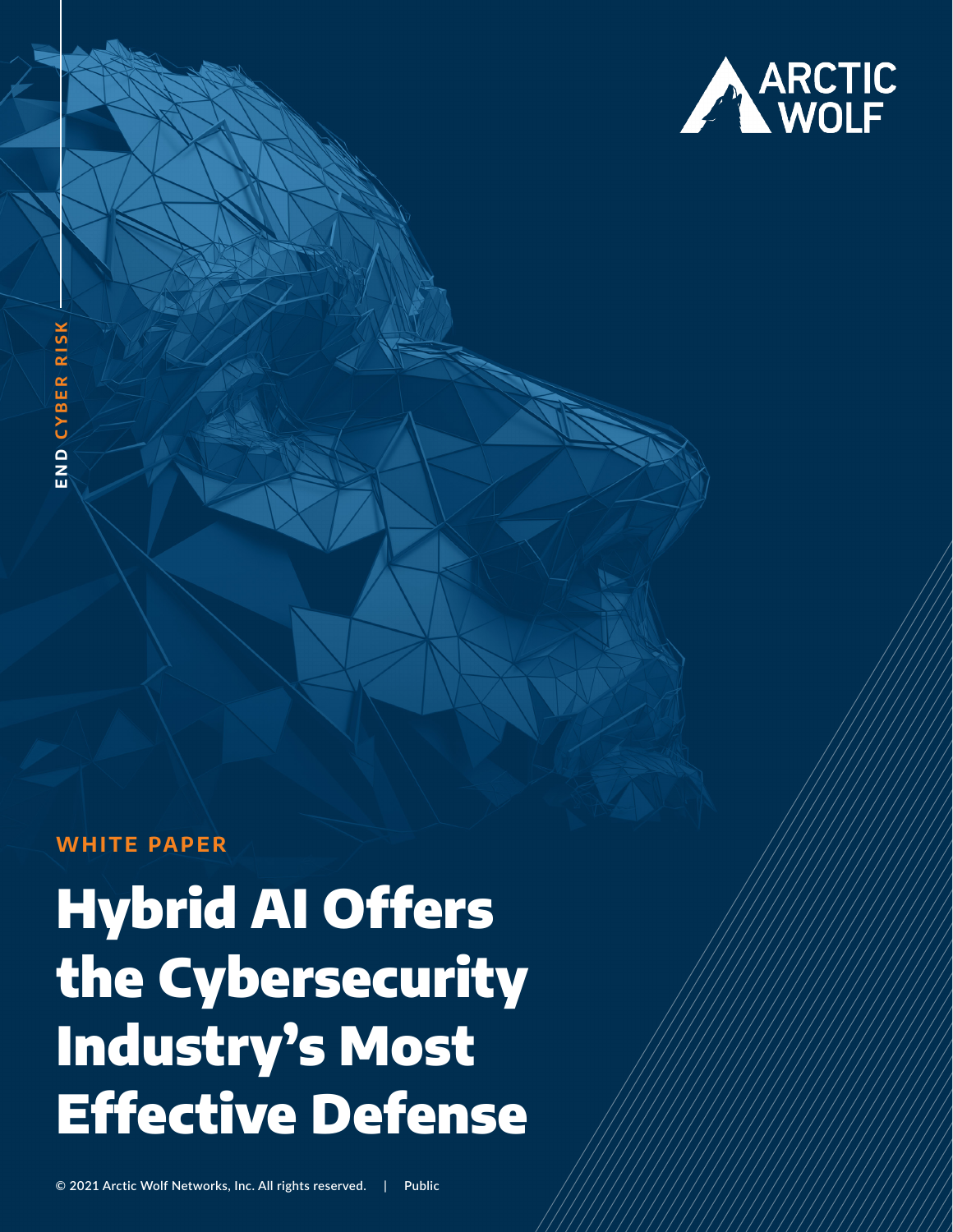

#### **Today's threat landscape is vastly complex and constantly evolving, which currently makes it impossible for AI-based solutions to eliminate humans in the loop while maintaining a strong security posture.**

Artificial intelligence (AI) and machine learning (ML) technologies are used increasingly to develop the next generation of cybersecurity solutions. These solutions make it easier for organizations to identify advanced cyberattacks while reducing your cost to manage such solutions. Unfortunately, many have a misconception about AI. People often imagine there is a human-like brain inside the machine that is capable of handling complex tasks and reducing their need to hire any security experts to manage such solutions. This is not the case. Today's threat landscape is vastly complex and constantly evolving, which currently makes it impossible for AI-based solutions to eliminate humans in the loop while maintaining a strong security posture.

This white paper walks through the cybersecurity challenges facing the market and the limitations of AI and machine-learning solutions when applied to cybersecurity. It discusses why human-augmented machine learning is necessary to address these challenges and describes how Arctic Wolf uses Hybrid AI and other supporting capabilities in our cloud-based security operations platform to provide the industry's most effective cybersecurity defense and incident response.

## Cybersecurity Challenges Facing the Market

Security breaches make news headlines on an almost daily basis. One example many are familiar with is Equifax, the credit reporting company whose breach revealed the private information of 143 million people (half of the US population). Ransomware attacks such as WannaCry and Petya have impacted hundreds of hospitals and clinics, manufacturing plants, and point-of-sale terminals across the globe. No one is immune to such cyberattacks, and many organizations are facing the same challenges:



#### **Too many alerts, too much data:**

Many organizations have invested in perimeter and endpoint security products to protect themselves from common cyberthreats, but lack a solution to gain centralized visibility across all products. Each of these point products produces hundreds of log records per day, resulting in alert fatigue for limited IT staff.



As the volume of cyberattacks increase, so does the demand for security talent. With a huge shortage of security skills in the industry, many companies find it impossible to hire and retain security experts. Hence, existing IT staff are spread too thin and lack the security skills required to hunt down and triage advanced threats and mitigate risks.



# **information:**

When it comes to cybersecurity, there is no lack of data in log records, but there is a huge shortage of contextual intelligence on who, what, when, and where the attack originated or what it targeted, as well as what actions to take to mitigate the risk. This is where having the latest threat intelligence and human expertise makes a big difference.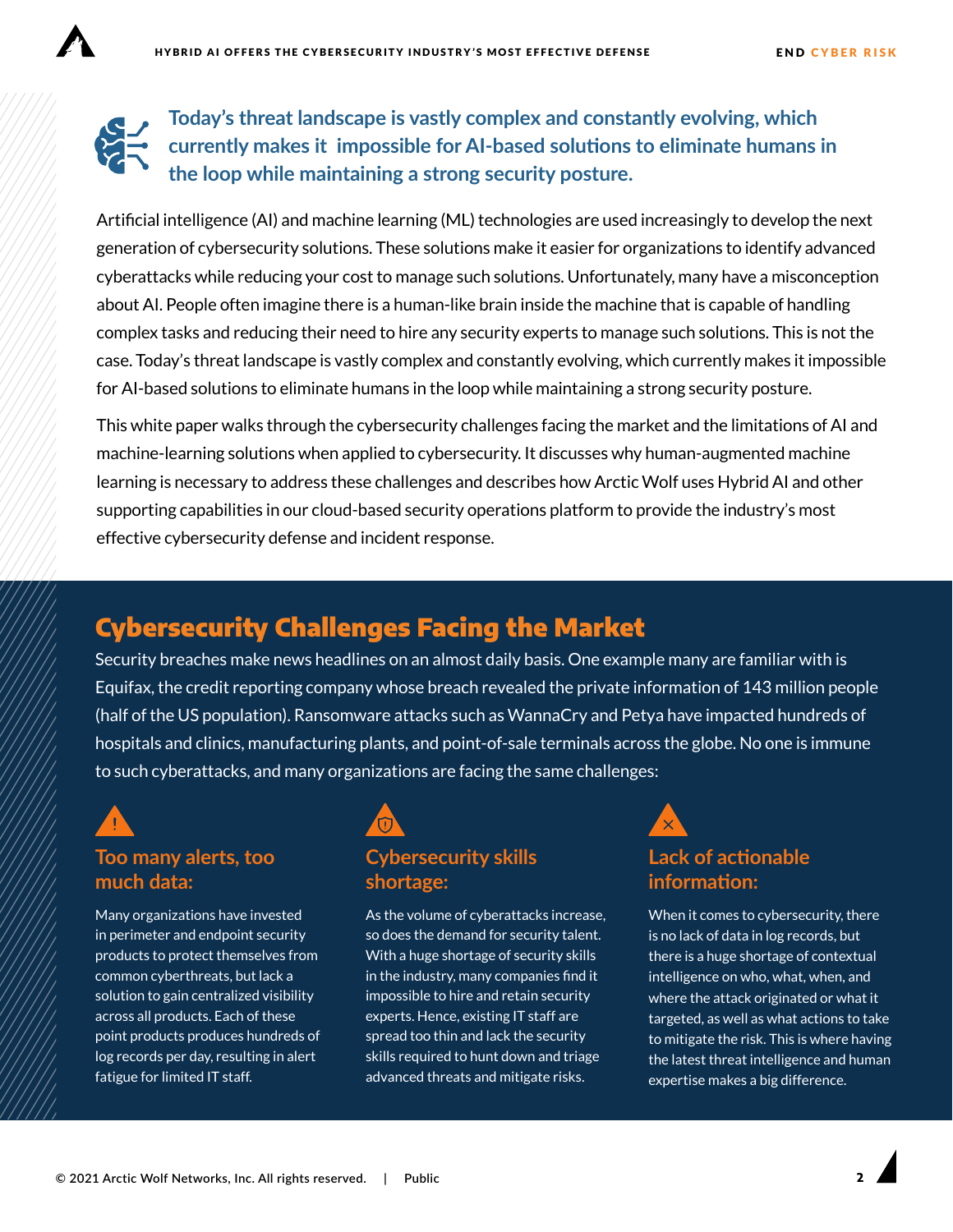With humans in the loop (HITL), a security expert can use machine learning with threat intelligence to detect both well-known malware strains and zero-day exploits depending on the model. For the newer strains, the security analyst should examine behaviors through the entire kill chain and discover additional threat intelligence parameters to accurately classify this new strain of malware. The analyst can then tweak the machinelearning model to automatically detect this new strain of malware anytime in the future.

#### **Arctic Wolf Security Operations with Hybrid AI**

As the leader in security operations, Arctic Wolf recognizes limitations of AI's application in cybersecurity and leverages Hybrid AI to deliver the best of both worlds.

Hybrid AI combines human intelligence with machinescale performance to deliver exponentially better threat detection, greatly reduce false positives, and speed up time between detection and response. It applies the Concierge Security® Team's experience and intuition from handling real-life security incidents to machine learning to enhance and refine its detection capabilities.

# The Role of AI in Cybersecurity

The analytics capacity required to handle massive amounts of data from thousands of sources is far beyond the cognitive capabilities of a human being. Leveraging the superior computing capabilities of machines is one way to address this issue, and that is driving the need for AI across any cybersecurity solution. However, AI has yet to reach the performance of human intelligence and intuition, and CISOs must factor that in when considering it as part of their security operations infrastructure.

These are the two major types of machine-learning styles used in all AI systems, with some using just one or a blend of both depending on how they are designed.

**Supervised machine learning:** We consider this the approach where a machine learning model is refined based on the reinforcement of positive outcomes. Here detections are based on a good amount of "known" threat data that is labeled and supplied to the model as examples. This helps the model classify threats and identify attacks accurately. A good analogy is predicting the predisposition of a disease like diabetes in a new set of patients, using parameters like height, weight, age, and blood sugar levels associated with "known" diabetes patients.

**Unsupervised machine learning:** For these models, detections are based on anomalous patterns automatically extracted from large sets of data that are unlabeled. Consider situations where you do not know what threat parameters to look for, these models have the ability of identify patterns that may have been undetectable by humans. This tends to result in a lot more false-positives and alerts during the learning phase and could, result in alert fatigue and operational inefficiencies. It is analogous to identifying a new strain of virus (similar to a zero-day attack), where the causes of the disease are not yet known.

Like any advanced technology, both supervised and unsupervised machine learning are not something that can be set once and forgotten. Cybercriminals continuously modify their approach and invent new delivery methods to bypass existing cyber defenses that may use machine learning techniques. Therefore, human expertise is required to filter-out false positives and fine-tune the algorithms by using good threat data and threat intelligence.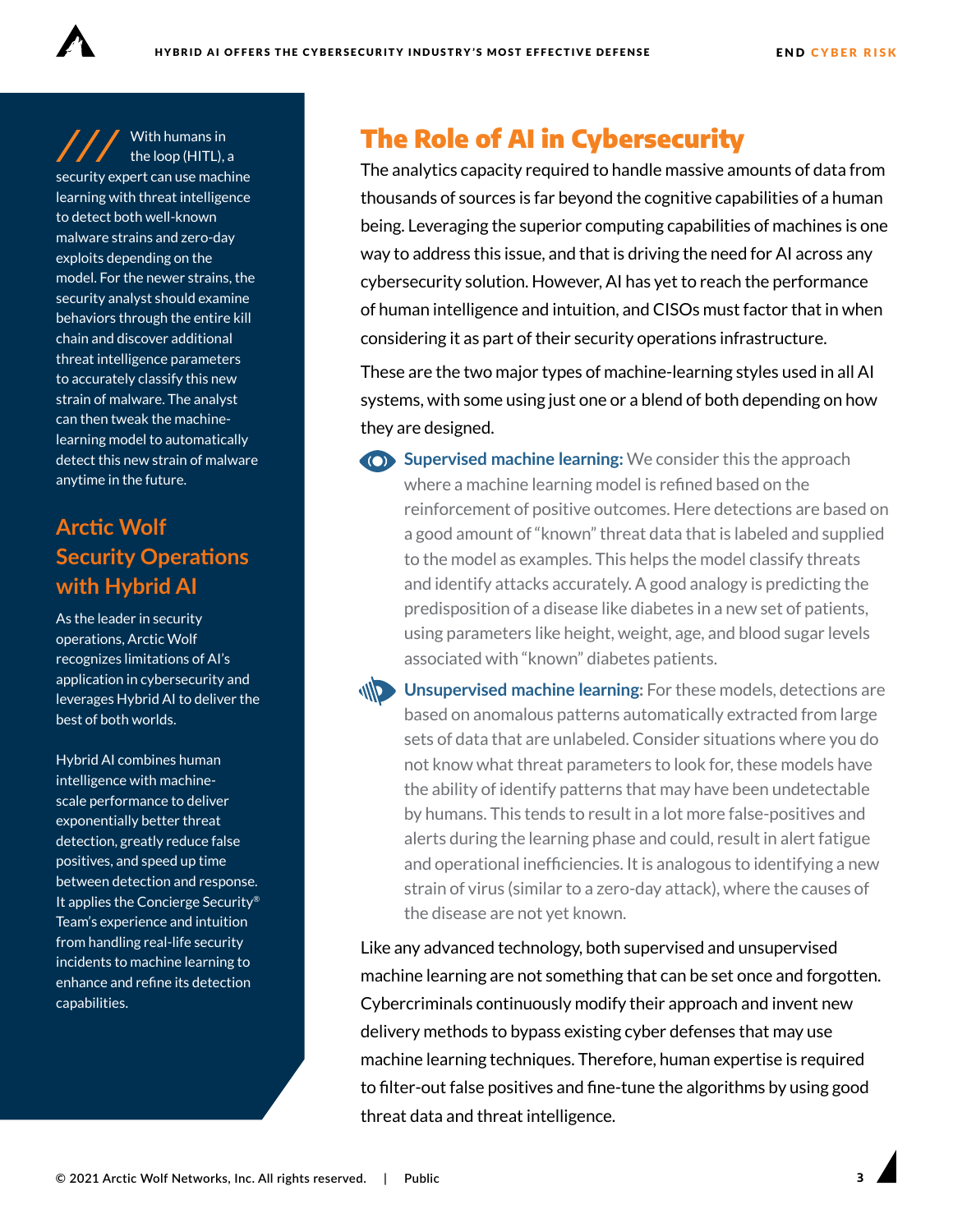**4**

# Hybrid AI – Harnessing the Potential of AI in Cybersecurity

**Let's see why a Hybrid AI approach with a human in the loop (HITL) is essential to harness the full potential of AI and accurately detect new strains of ransomware.**

Environments that choose to implement machine learning solutions without adequate human involvement may find these tools are actually more detrimental to their security posture than not having them at all. Implementing machine learning without proper management could result in the models either generating a high rate of false positives and harmful noise or outright missing

detections. It's not unlike installing a security camera without ensuring that it is in focus or pointing in the correct direction. Without the correct tuning and management, the only thing it provides is a false sense of security.

### Arctic Wolf Concierge Security® Team (CST)



**The CST is the primary contact for every Arctic Wolf customer. The CST becomes an extension of your internal team, who understands your network infrastructure and business risks, and has the security expertise to hunt down advanced threats and recommend response actions.**

The CST is the primary contact for every Arctic Wolf customer. The CST becomes an extension of your internal team, who understands your network infrastructure and business risks, and has the security expertise to hunt down advanced threats and recommend response actions. The CST acts as your trusted advisor, regularly reports on the effectiveness of your security posture, and conducts business reviews to provide strategic insights into your cybersecurity investments.

The CST uses the following unique capabilities in the Arctic Wolf Security Operations Platform to incorporate new data, handle unexpected events, and apply additional context to provide the best protection in the industry.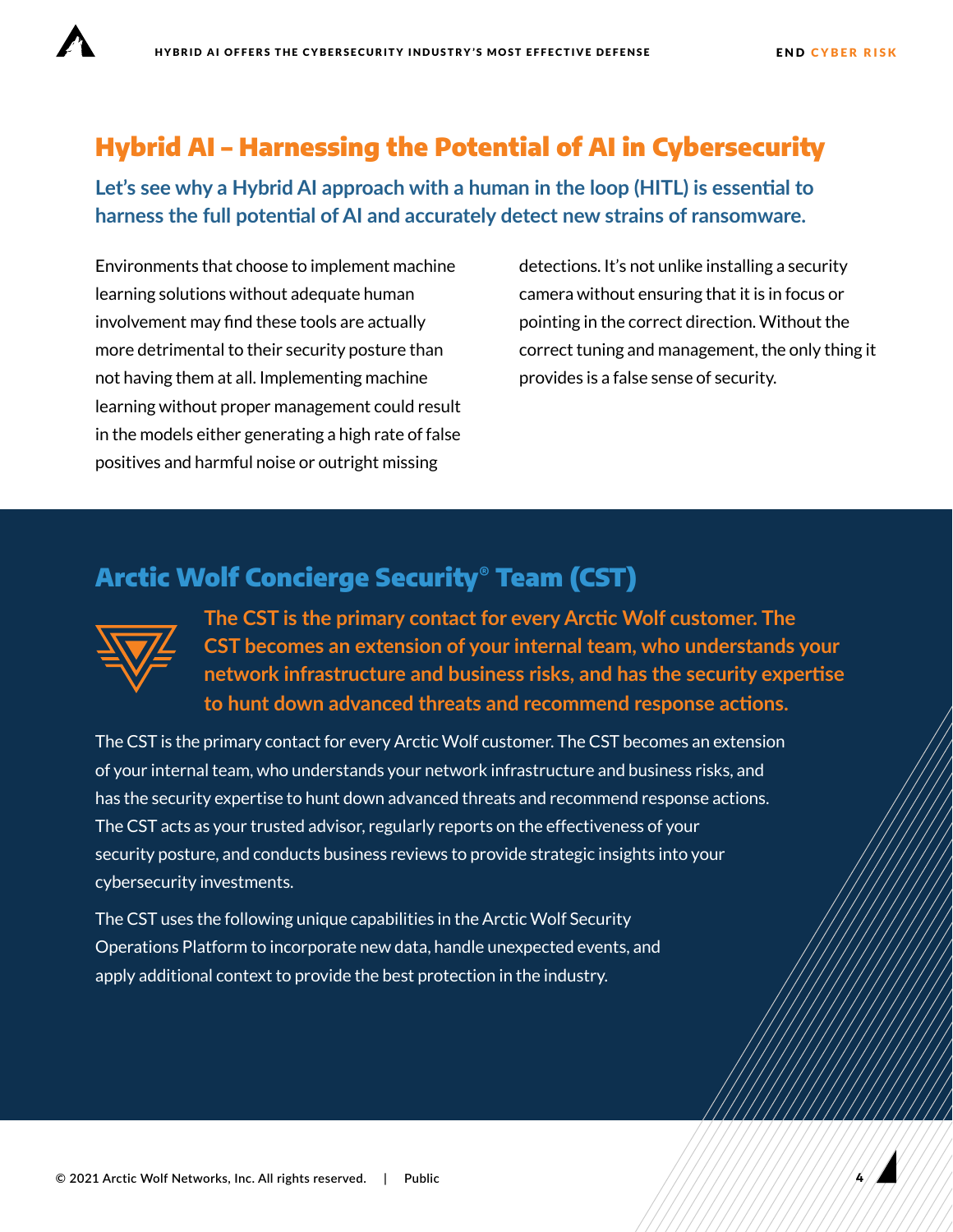# Security Optimized Data Architecture



**The Arctic Wolf security operations platform is cloud-based and built on a highly scalable multi-tenant architecture that is optimized for handling security events. It ingests over 65 billion events per day, which it parses and then aggregates into structured observations.**

The data is then analyzed in context using behavior analytics and cyber threat intelligence to escalate only the most severe incidents across all customers. This leads to a 99.9997% reduction in the volume of incidents requiring customer action, which amounts, on average, to less than one security incident per week per customer.

As shown in the diagram below, the Arctic Wolf® Platform leverages Amazon Web Services (AWS) cloud infrastructure to dynamically scale computing and storage resources using AWS Elastic Computing (EC2) and simple storage services (S3). This allows Arctic Wolf to ingest, parse, and analyze unlimited amounts of raw logs from multiple customers and still give the CST quick access to security-related data in any level raw, structured, or observations/alerts.

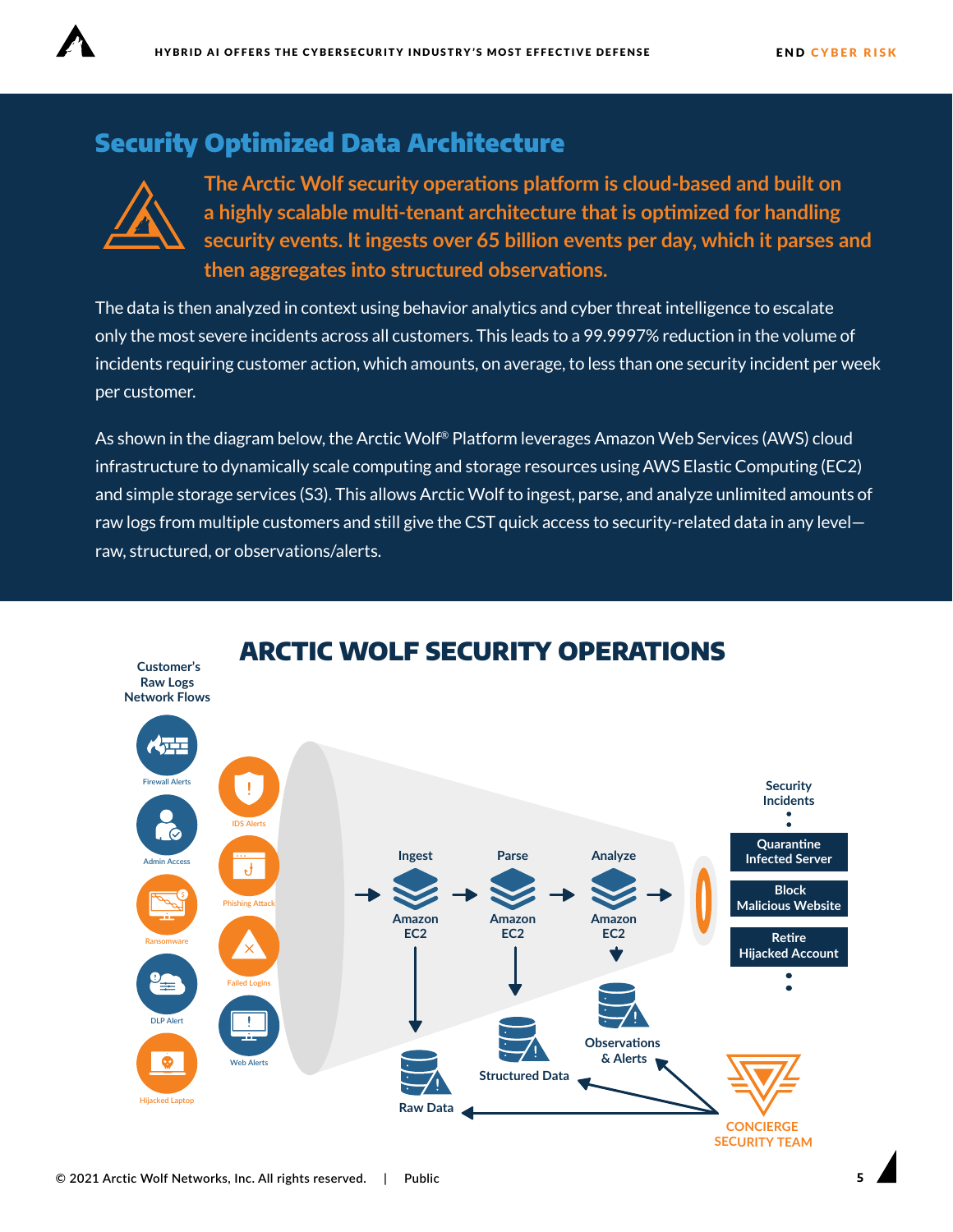

## Multiple Machine Learning Loops

**The Hybrid AI approach can provide 10X better accuracy than standard AI-based technology because it uses multiple learning loops to refine security incidents and filter out the noise at each stage of the ingesting, parsing, and analysis process.**













**Human-to-human learning loop:**

The CST interacts with the customer during onboarding, understands customer business risks, and develops a baseline of normal operation. This allows for detection of anomalies within customer telemetry. The CST provides regular updates and reports on a customer's security posture, and escalates security incidents only when action is needed to mitigate/remediate business-critical issues.

#### **Human-to-machine learning loop:**

The CST sets customizable security policies in the Arctic Wolf Platform to fine-tune our Customizable Rules Engine (CRulE) to eliminate any noise (false positives) and detect advanced threats using configurable policies. These configurable policies can be broadly applied to all customers, and yet customized to a specific customer's special needs.

#### **Machine-to-machine learning loop:**

The platform uses threat intelligence and behavior analytics information in correlation with rules to accurately identify the latest threats. It leverages a diverse set of threat intelligence data, such as software vulnerabilities, advanced malware, emerging network threats, and web-based threats.

# Customizable Security Policies

**The CST uses the Customizable Rules Engine (CRulE) to define customized security policies and:**

# $\overline{\mathsf{x}}$

#### **Eliminate noise:**

These custom rules selectively filter out noisy events that represent no real security risk unique to the customer and allows for the elimination of false positives.

#### **Detect known threats:**

These rules identify cyberattacks originating from known malicious IP addresses and websites/URLs, or suspected ransomware attacks, which use known command-andcontrol servers for exchanging encryption keys.



These rules detect evolving and difficult-to-identify attacks—such as new phishing attempts or credential compromise—when the Arctic Wolf Platform detects anomalous behavior. This could include unusual, privileged user activity or frequent failed login attempts on Active Directory.